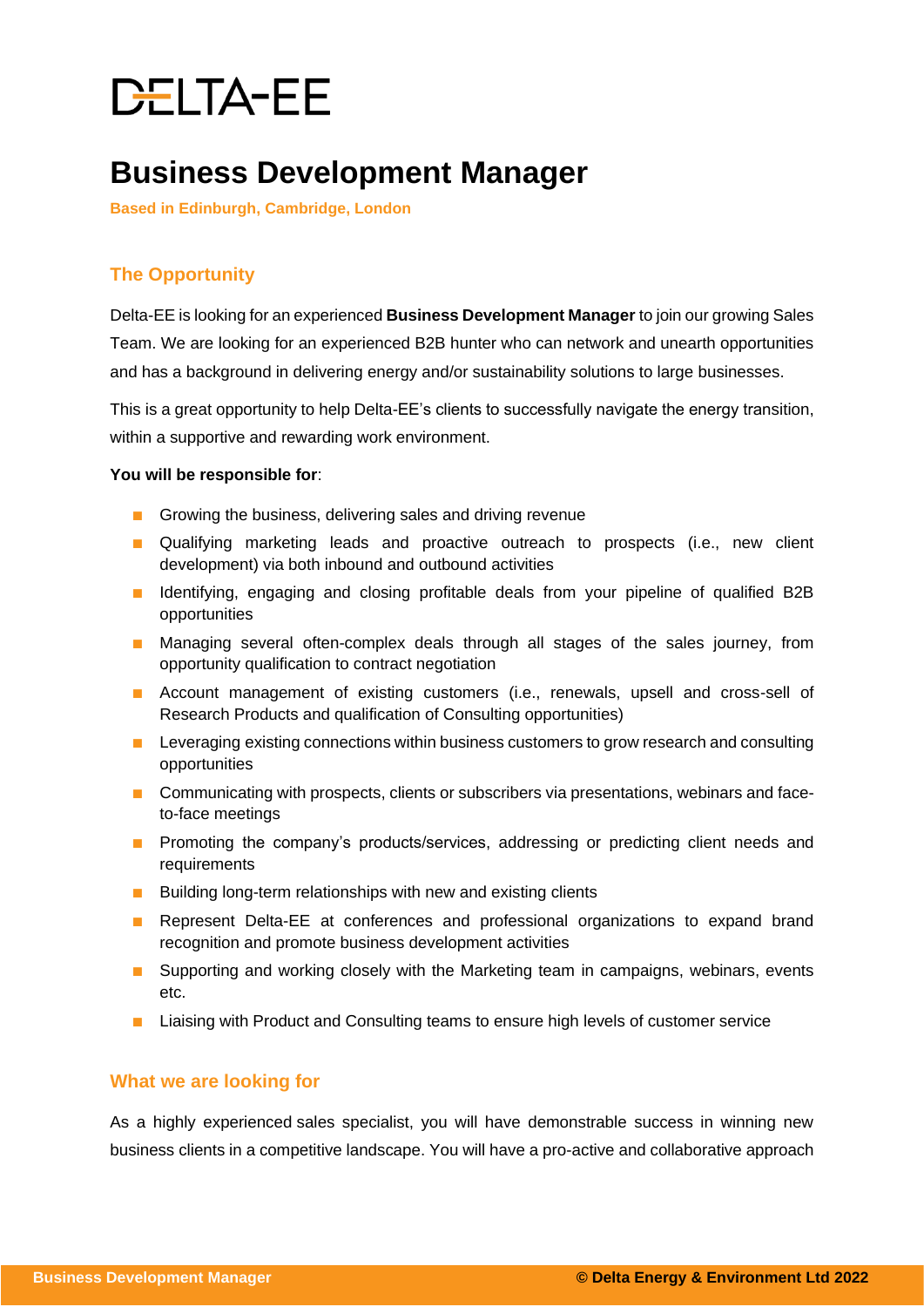# **DELTA-EE**

to building customer relationships and possess excellent time management skills which complement our flexible and autonomous working environment.

#### **You will be able to demonstrate:**

- Relevant experience (5+ years) in energy sales, energy efficiency and/or energy transition topics is a prerequisite. Experience in EV and e-mobility would be desirable (but not essential)
- Have a proven commercial track record across multiple accounts, developing clients and establishing trusted advisor relationships
- Experience building sales pipelines and converting into new business sales
- A motivated self-starter who can build a portfolio of business clients, identifying and closing opportunities under your own direction
- Curiosity for the energy transition that drives you to understand how Delta-EE's research empowers strategic decisions for our clients
- Be empathetic and deeply curious about our clients' businesses. You must be an excellent communicator, a skilled problem-solver, and a great listener.
- Be an energetic and tactful negotiator and demonstrate results-oriented mind-set
- Proven ability to build trusting relationships both internally (e.g., between different teams) and externally (e.g., with senior industry people)
- Excellent proficiency in Word, PowerPoint, and Excel; willingness and ability to use our CRM (Dynamics 365) as part of the sales process
- Aligned with our company values
- Be passionate about growing the business and have a genuine interest in self-development

If you have the right skills for the job, we want to hear from you. We encourage applications from the right candidates regardless of age, disability, gender identity, sexual orientation, religion, belief, or race.

### **About Delta-EE – Experts in New Energy**

Delta-EE is Europe's leading research and consulting company helping organisations develop the right strategies, business models and customer propositions for the energy transition. The depth and breadth of our expertise in the energy transition space makes Delta-EE unique and our mission is to help our clients successfully navigate the change from 'old energy' to 'new energy'. We provide bespoke consultancy and subscription research services which answer critical questions that impact our clients' businesses and allow clients to access in-depth research in a specific knowledge area.